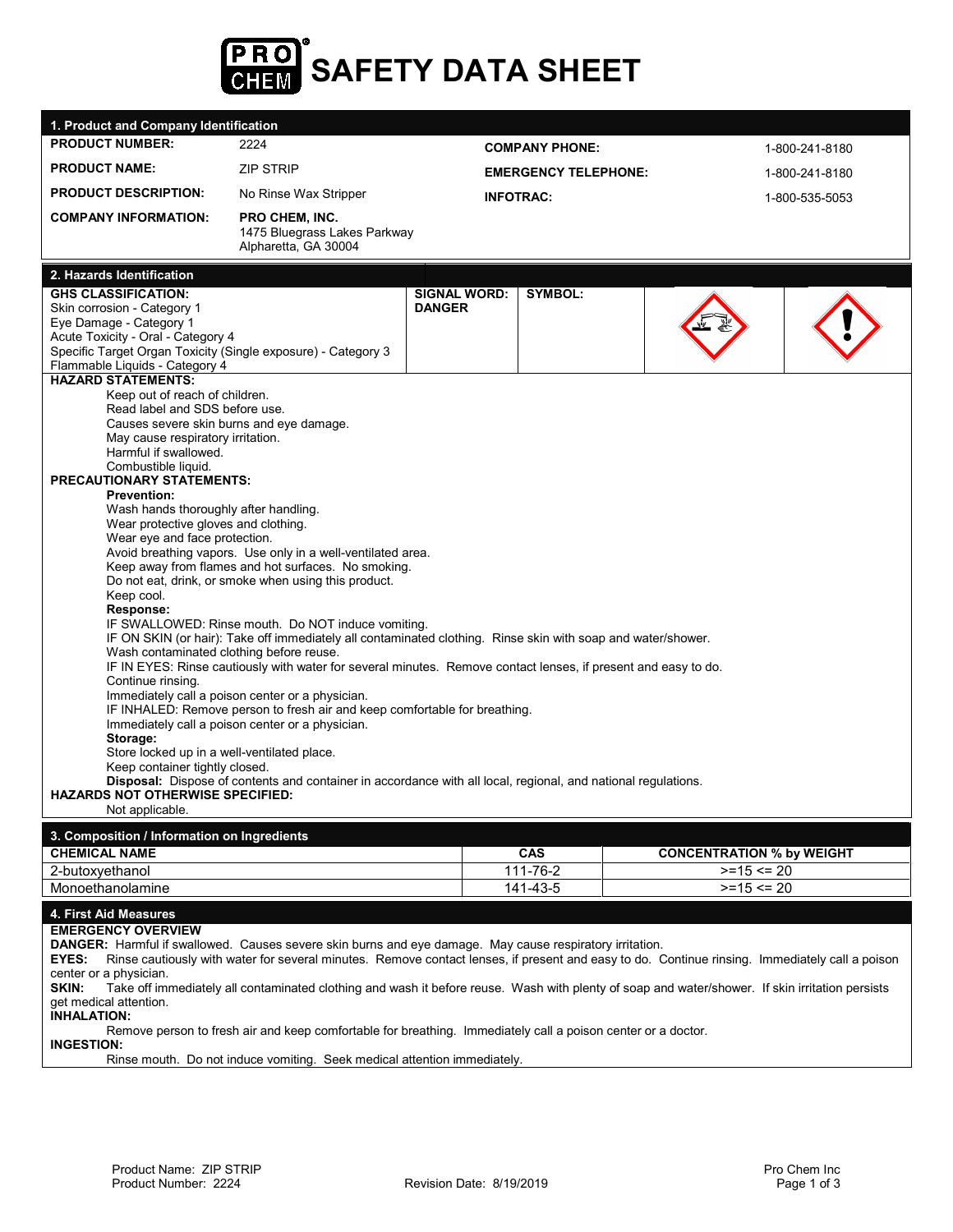### **5. Fire-Fighting Measures**

## **SUITABLE FIRE EXTINGUISHING MEDIA:**

#### Use water spray, fog, or foam.

# **SPECIFIC HAZARDS ARISING FROM THE CHEMICAL:**

#### Containers may build pressure and rupture. **HAZARDOUS THERMAL DECOMPOSITION PRODUCTS:**

Carbon Dioxide. Carbon Monoxide.

# **SPECIFIC FIRE-FIGHTING METHODS:**

Promptly isolate the scene by removing all persons from the vicinity of the incident if there is a fire. No action shall be taken involving any personal risk or without suitable training. Move containers from fire area if this can be done without risk. Use water spray to keep fire-exposed containers cool.

#### **SPECIAL PROTECTIVE EQUIPMENT FOR FIREFIGHTERS:**

Fire fighters should wear appropriate protective equipment and self-contained breathing apparatus (SCBA) with a full face-piece operated in a positive pressure mode.

## **6. Accidental Release Measures**

#### **PERSONAL PRECAUTIONS:**

#### Put on appropriate personal protective equipment (see Section 8).

## **ENVIRONMENTAL PRECAUTIONS AND CLEAN-UP METHODS:**

Stop all leaks. Isolate hazard area. Keep unnecessary and unprotected personnel from entering. Eliminate all ignition sources. Disperse vapors with water spray. Prevent runoff from entering drains, sewers, streams or other bodies of water. Absorb spill with inert material. Absorb unrecoverable product. Transfer contaminated absorbent, soil and other materials to containers for disposal.

#### **7. Handling and Storage**

Do not use or store near heat, sparks or open flame. Store in a cool, dry place. Do not get in eyes, on skin or on clothing. Avoid breathing fumes. Keep out of reach of children.

## **8. Exposure Controls / Personal Protection**

**2-butoxyethanol**

ACGIH TLV: 20 ppm OSHA PEL: 25 ppm (skin) **Monoethanolamine** ACGIH TLV: 3 ppm OSHA PEL: 3 ppm

**PERSONAL PROTECTIVE EQUIPMENT:**



**EYE/FACE PROTECTION:** Wear safety glasses or goggles.

**SKIN PROTECTION:** Wear impervious gloves (made from rubber, nitrile, or neoprene), clothing, and boots.

**RESPIRATOR PROTECTION:** When respiratory protection is required use an organic vapor and particulate cartridge. A respiratory program that meets OSHA's 29 CFR 1910.34 & ANSI Z88.2 requirements must be followed.

## **ENGINEERING CONTROLS:**

Good general ventilation required.

#### **9. Physical & Chemical Properties**

| Appearance:                    | Clear liquid.  | <b>Explosive Limit Ranges:</b><br>Not available. |                |
|--------------------------------|----------------|--------------------------------------------------|----------------|
| <b>Physical State:</b>         | Liguid.        | <b>Explosive Properties:</b>                     | Not available. |
| Color:                         | Yellow.        | VOC Content (Wt. %):                             | 37.5           |
| Odor:                          | Butyl.         | <b>Oxidizing Properties:</b>                     | Not available. |
| <b>Odor Threshold:</b>         | Not available. | <b>Vapor Density:</b>                            | Not available. |
| pH:                            | 11-12          | <b>Vapor Pressure:</b>                           | Not available. |
| <b>Melting/Freezing Point:</b> | Not available. | <b>Relative Density:</b>                         | 1.0            |
| <b>Boiling Point:</b>          | Not available. | Solubility (water):                              | Complete.      |
| <b>Viscosity:</b>              | Not available. | <b>Auto-Ignition Temperature:</b>                | Not available. |
| <b>Flash Point:</b>            | 144°F          | <b>Decomposition Temperature:</b>                | Not available. |
| <b>Evaporation Rate:</b>       | Not available. | <b>Partition Coeff (n-octanol/water):</b>        | Not available. |

**10. Stability & Reactivity Information REACTIVITY:** Under normal conditions of storage and use, hazardous reactions will not occur. **CHEMICAL STABILITY:**  Stable under normal conditions. **INCOMPATIBLE MATERIALS:** Acids and strong oxidizers. **CONDITIONS TO AVOID:**  High temperatures. **DECOMPOSITION PRODUCTS:** CO, CO2.